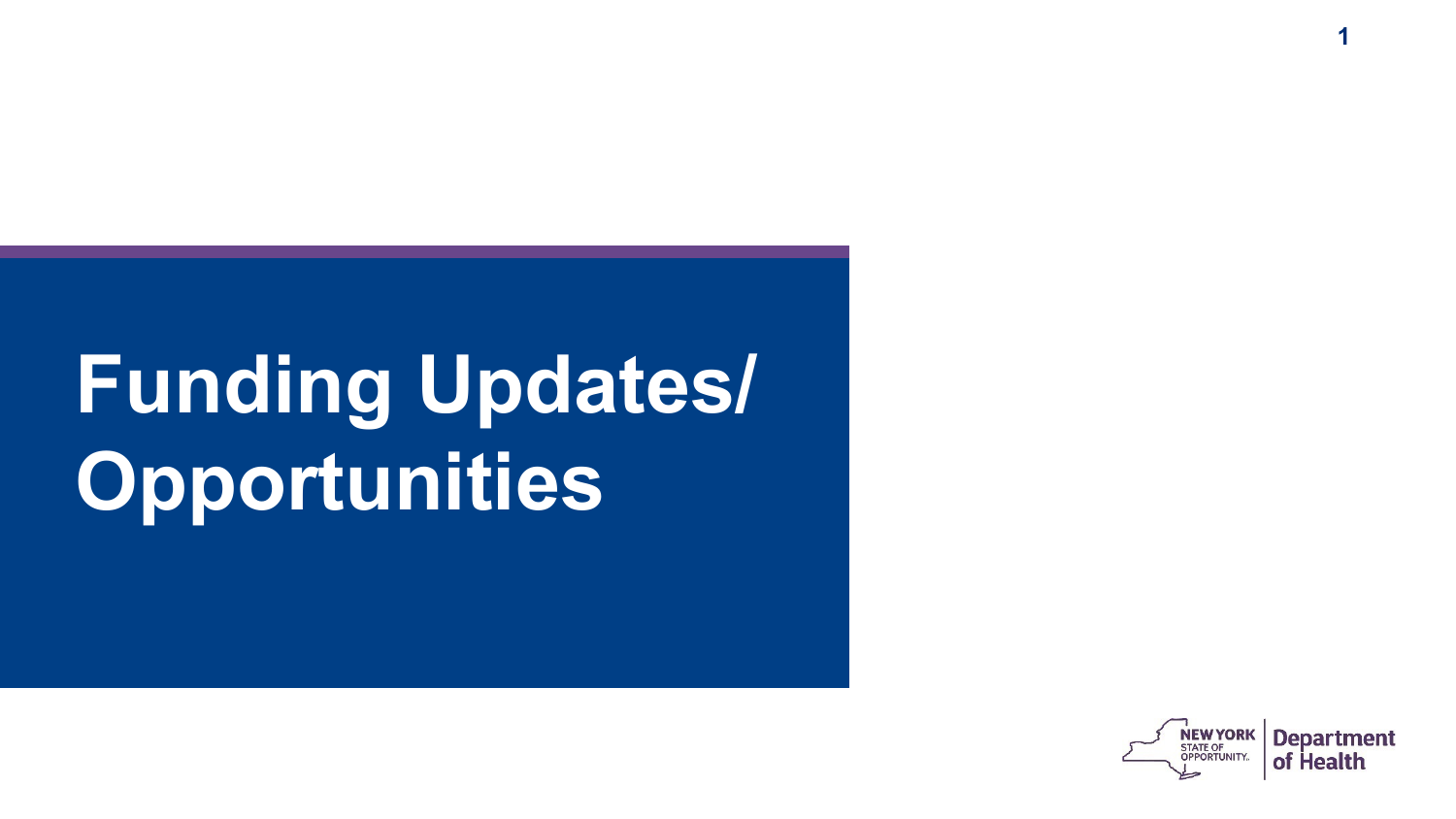### **Since Inception in 1996 Drinking Water State Revolving Fund (DWSRF)**

- $\triangleright$  Received over \$1.45 Billion in program capitalization funds
	- \$1.15 Billion Federal funds
	- \$265 Million State funds
- Ø Assisted 402 Public Water Systems with over \$5.69 Billion in project financings & grants
	- \$5.35 Billion in loans & refinancings
	- \$341 Million in grants to disadvantaged communities
	- $\triangleright$  Plus
		- \$16.7 Million in grants through "Superstorm Sandy" Funds
		- \$61.7 Million in Principal Forgiveness through "Stimulus" Funds

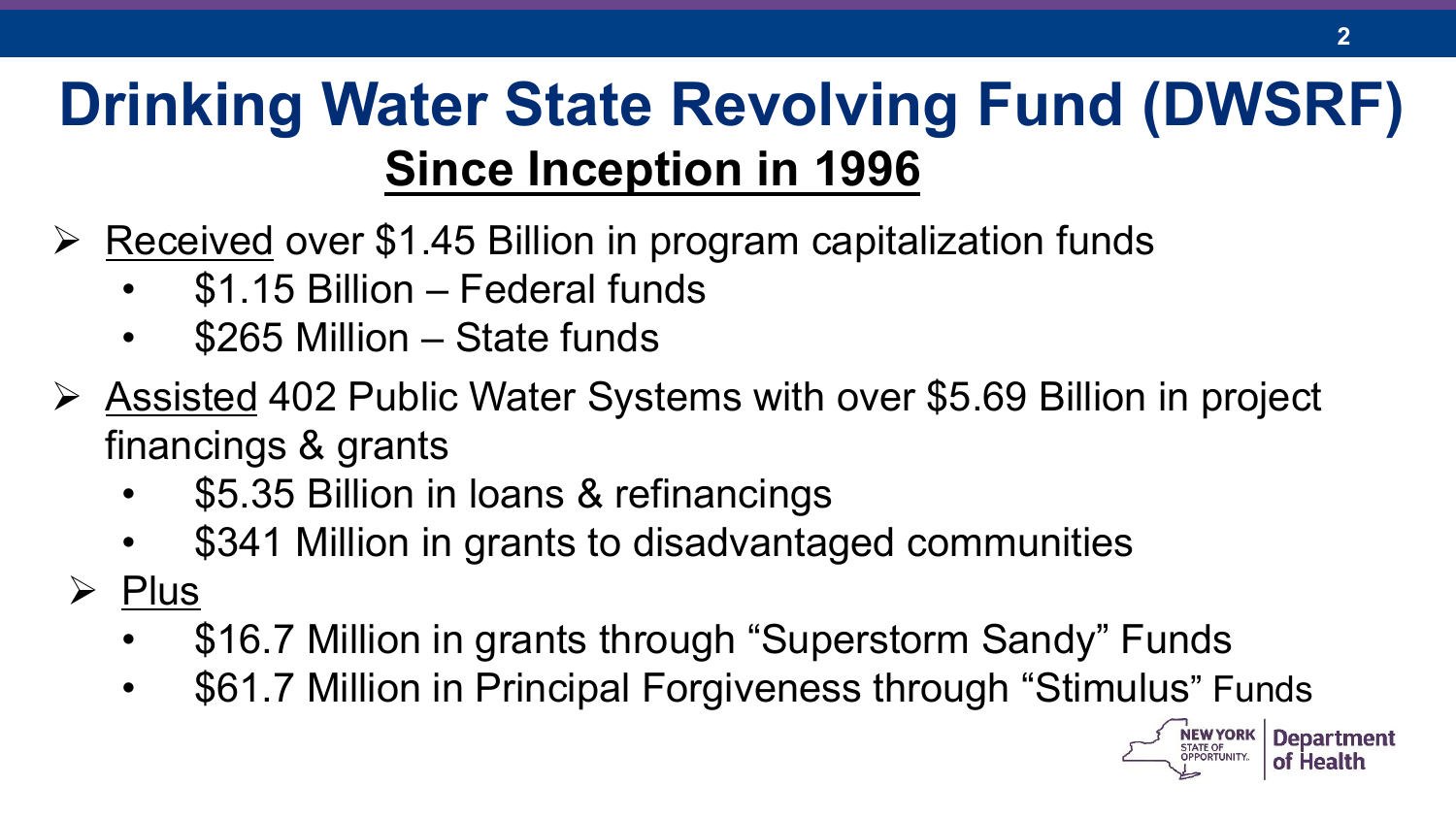### **Drinking Water State Revolving Fund (DWSRF)**

#### **Past 12 months**

- $\triangleright$  Assisted 36 Public Water Systems with:
	- \$756 Million in loan financings & refinancings *(Including \$600 Million in loan financings & refinancings for the NYC Croton WTP)*
	- \$8 Million in grants to disadvantaged communities

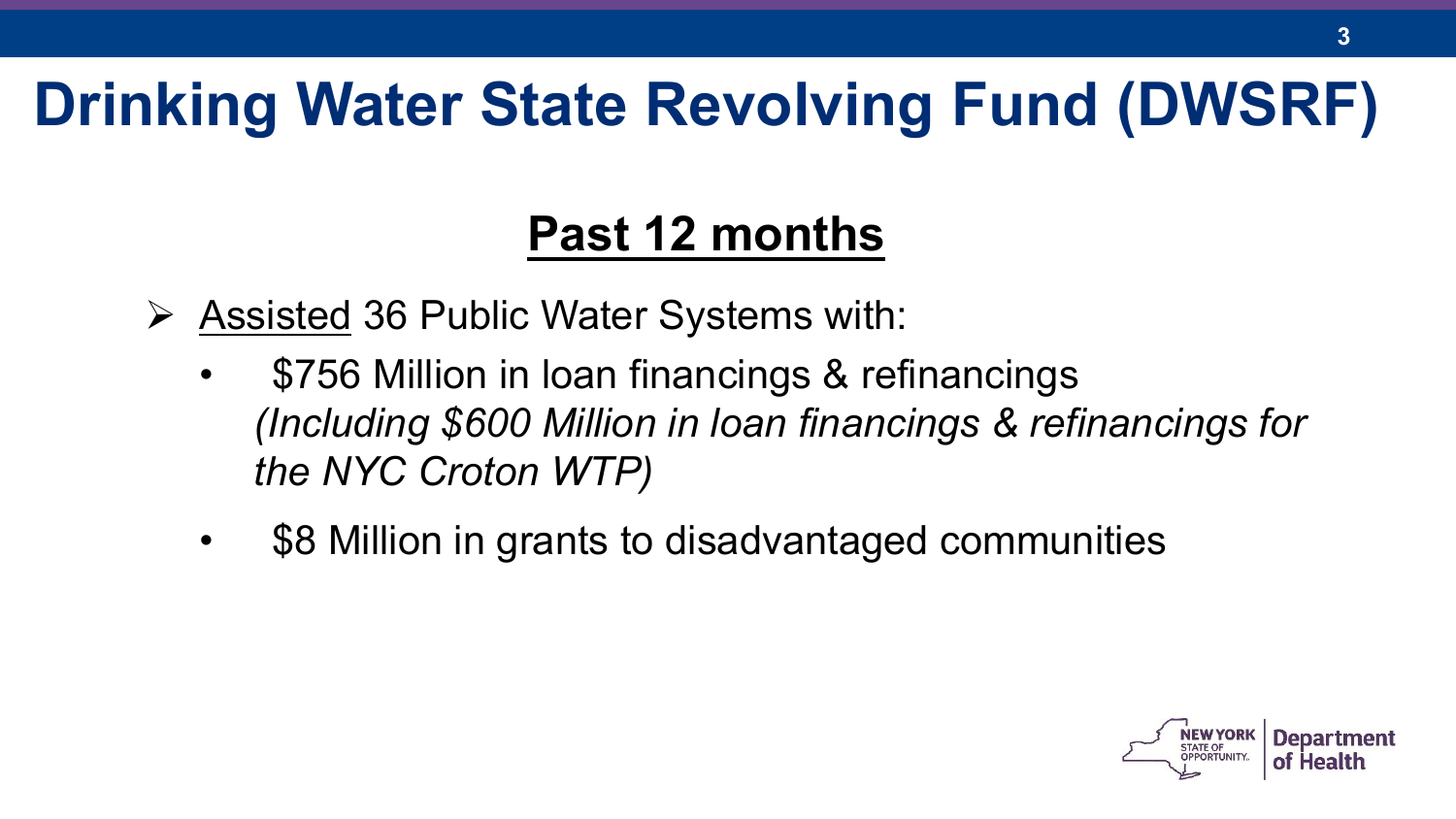## **NYS Water Infrastructure Improvement Act (NY Water Grants)**

\$400 Million for both Drinking Water & Clean Water Infrastructure Projects Over 3 State fiscal years (SFYs)

- Round 1: \$50 Million in SFY 2015-16 (Awarded December 2015)
- Round 2: \$175 Million in SFY 2016-17 (Awarded August 2016)
- **Round 3: \$175 Million previously allocated for SFY 2017-18 (additional amount may be added)**

#### **Drinking Water Awards**

- Round 1: \$20 Million for 12 DW projects awarded
- Round 2: \$87.5 Million for 51 DW projects awarded
- **Round 3: Amount to be determined**